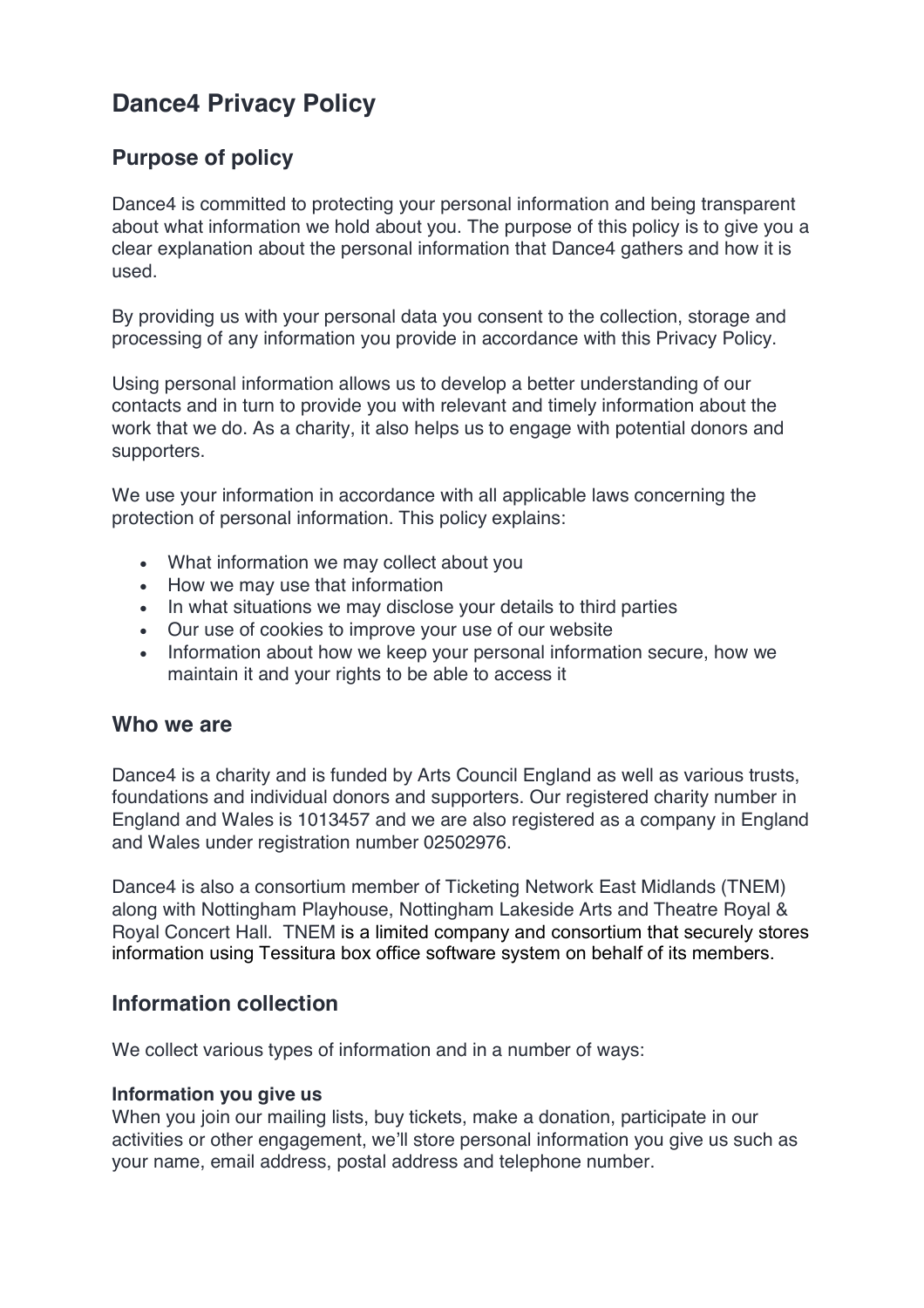#### **Sensitive personal data**

Data Protection law recognises that certain categories of personal information are more sensitive such as health information, age, sexuality, gender, ethnicity and financial information. We do not usually collect this type of information about our contacts except for two purposes:

- To provide a better delivery of the programme, for example offering suitable support to workshop attenders or audience members
- For monitoring purposes to support Dance4's commitment to equality and diversity and to provide collated data to our funders

#### **Information about your interactions with us**

We will also collect records of your purchases or other interactions with us, for example emails you have opened, links you have clicked on, events attended or taken part in and feedback you have given.

# **Information processing**

There are four legal bases under which we may process your data:

#### - **Contract purposes**

When you make a purchase from us, make a donation or supply goods or a service to us, you are entering into a contract with us. In order to perform this contract, we need to process and store your data. For example, we may need to contact you by email or telephone in the case of cancellation of a show, or in the case of problems with your payment.

#### - **Legal obligations**

In certain situations, we collect and process personal information in order that Dance4 complies with the law. For example, we may need to process a Disclosure and Barring Service (DBS) check, supply information to claim Gift Aid, or apply for a Home Office sponsorship certificate.

#### - **Legitimate business interests**

In certain situations, we collect and process personal information for purposes that are in the legitimate interests of both Dance4 and the individual. This includes our beneficiaries, participants, volunteers, Board members, funders and the professional dance sector including venues, producers, artists and educators.

The Information Commissioner's Officer (ICO) advises that:

*"Legitimate interest is likely to be most appropriate where you use people's data in ways they would reasonably expect, and which have a minimal privacy impact, or where there is a compelling justification for the processing".*

In line with ICO guidelines, Dance4 has conducted a legitimate interest assessment for all of the above groups and has identified legitimate interests, demonstrated that data processing is necessary to achieve it and has balanced this against the individual's interests, rights and freedoms.

#### - **With your explicit consent**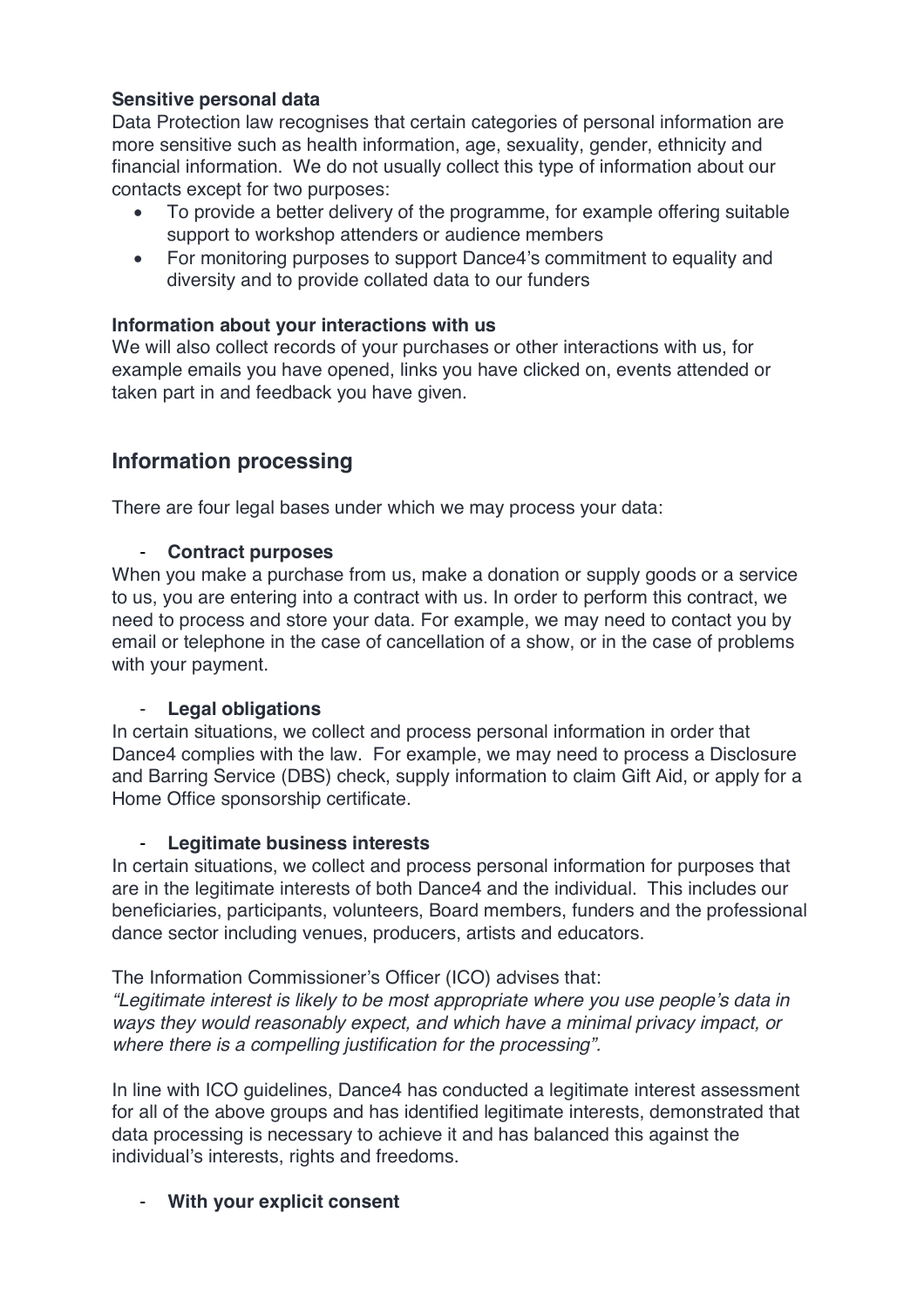For any situations where the three bases above are not appropriate, we will instead ask for your explicit consent before using your personal information in that specific situation.

#### **Marketing communications**

We aim to communicate with you about the work that we do in ways that you find relevant, timely and respectful. To do this we use data that we have stored about you, such as events you have booked, activities in which you have participated or your professional involvement in dance and culture, as well as any preferences about what you would like to receive that you may have told us about.

Our marketing communications are done by email and use a combination of legitimate interest and explicit consent to target relevant contacts. We will give you an opportunity to update your preferences or to unsubscribe from email communication in every email that we send you, or you can alternatively use the contact details at the end of this policy to tell us if you don't wish to receive emails from us. We very rarely use telephone or post for marketing communications and only using the basis of legitimate interest or contract purposes, so we do not hold contact preferences for these methods.

#### **Other processing activities**

In addition to marketing communications, we also process personal information in the following ways that are within our legitimate organisational interests:

- We may analyse data we hold about you to ensure that the content and timing of communications that we send you are as relevant to you as possible
- We may analyse data we hold about you in order to identify and prevent fraud
- In order to improve our website, we may analyse information about how you use it and the content and ads that you interact with

In all of the above cases we will always keep your rights and interests at the forefront to ensure they are not overridden by your own interests or fundamental rights and freedoms. You have the right to object to any of this processing at any time. If you wish to do this, please use the contact details at the end of this policy. Please bear in mind that if you object this may affect our ability to carry out tasks above that are for your benefit.

## **Information Sharing**

#### **TNEM**

All TNEM consortium members have access to your basic contact information, under strictly controlled conditions, in order to keep data accurate and up to date. No sensitive information collected by Dance4 is made visible to other TNEM partners. Information about your interactions with Dance4 is only shared with another TNEM consortium member if they are also the co-organiser or a particular activity to which that data is relevant or as part of joint analysis on patterns of engagement in arts and culture in Nottingham, in order to improve the cultural offer in the city. None of the member organisations will use your personal data without a legal basis for doing so.

#### **Third parties**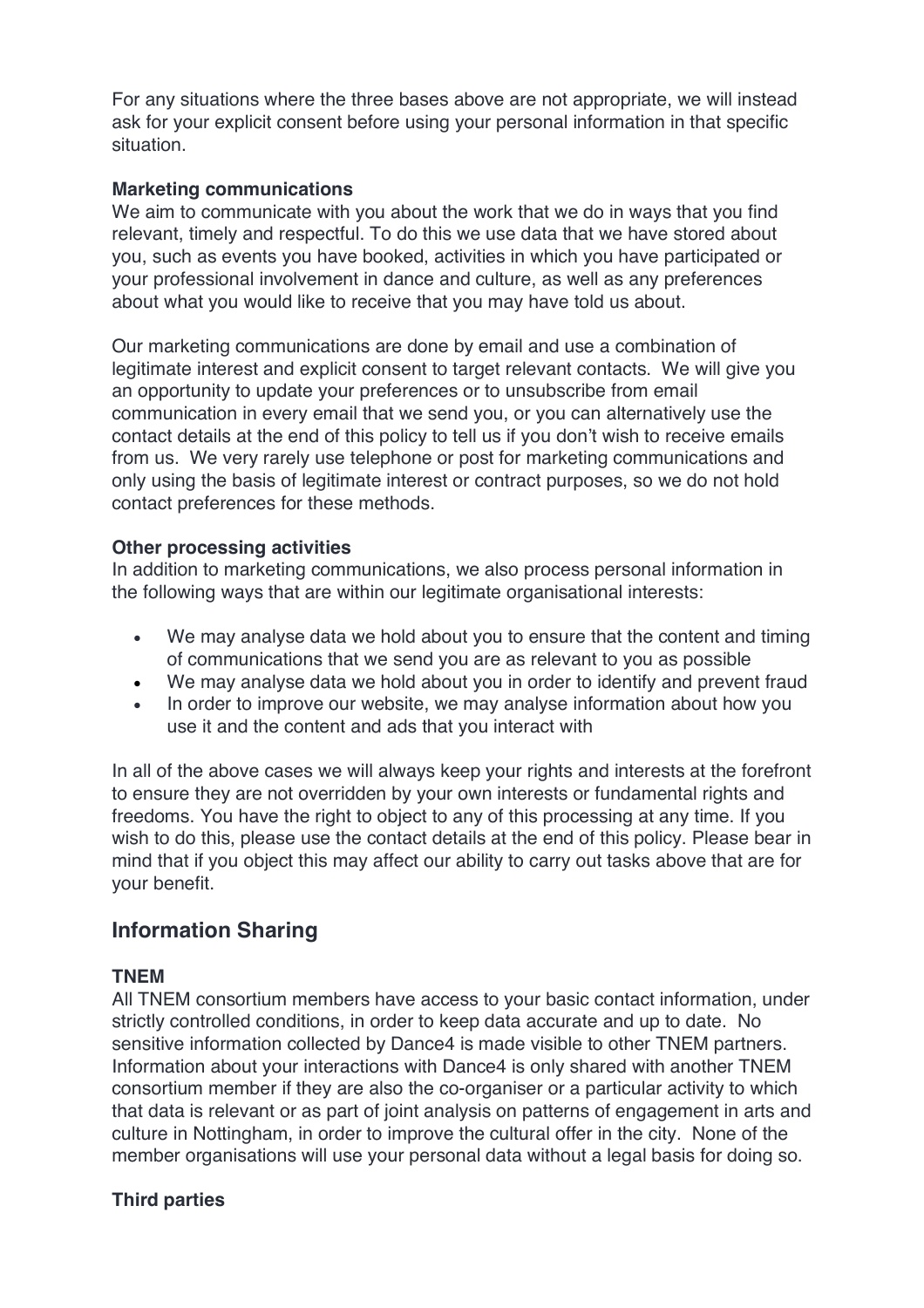Dance4 has contracts with third party organisations that process data on our behalf and on our instructions, for example providers of ticket booking system, eflyer software, online forms, health and safety services. Where we need to share your personal information to these third parties, we have contracts in place that ensure they comply strictly with our instructions and with data protection laws, for example around security of personal data and that they do not share your data with anyone else. A list of these third party organisations is available from Dance4's Data Controller.

We will not pass on your personal details to any other third party where such a contract is not in place. The only exception would be if you have given us unambiguous and direct consent to pass on your details to another named individual or organisation through an opt-in consent on paper, email or online form, for example if you wanted to join the mailing list of a dance company that was presenting a performance with Dance4.

#### **Cookies**

Cookies are small text files that are automatically placed onto your device by some websites that you visit. They are widely used in order to make websites work, or work more efficiently, as well as to provide information about the visitor's experience and interests. You can disable cookies in your browser user settings, however many websites will not function properly without them. For more details visit: www.allaboutcookies.org.

#### **Links to other sites**

This privacy policy does not cover links to other external websites that may be given on Dance4's website or in email communications. These websites have their own privacy policies and we do not accept any responsibility or liability for these policies.

## **Storing and maintaining your personal information**

We will put in place appropriate safeguards (both in terms of our procedures and the technology we use) to keep your personal information as secure as possible. We will ensure that any third parties we use for processing your personal information do the same. We will take appropriate measures to ensure that the information we hold is kept secure, accurate and up to date and is kept only for so long as is necessary for the purposes for which it is used.

If you use your credit or debit card to purchase from us or to make a donation, we will ensure that this is carried out securely and in accordance with the Payment Card Industry Data Security Standard (PCI-DSS). The card details are processed by third party contractors in a way where none of our staff members are able to see your full card number or your security code. If you give card details to us over the phone or in writing, these will be stored securely in the Dance4 office and used to process payments as soon as possible, destroying them after use. Card details should never be sent over email.

We will not transfer, process or store your data anywhere that is outside of the European Economic Area unless a contract compliant with EEA law is in place.